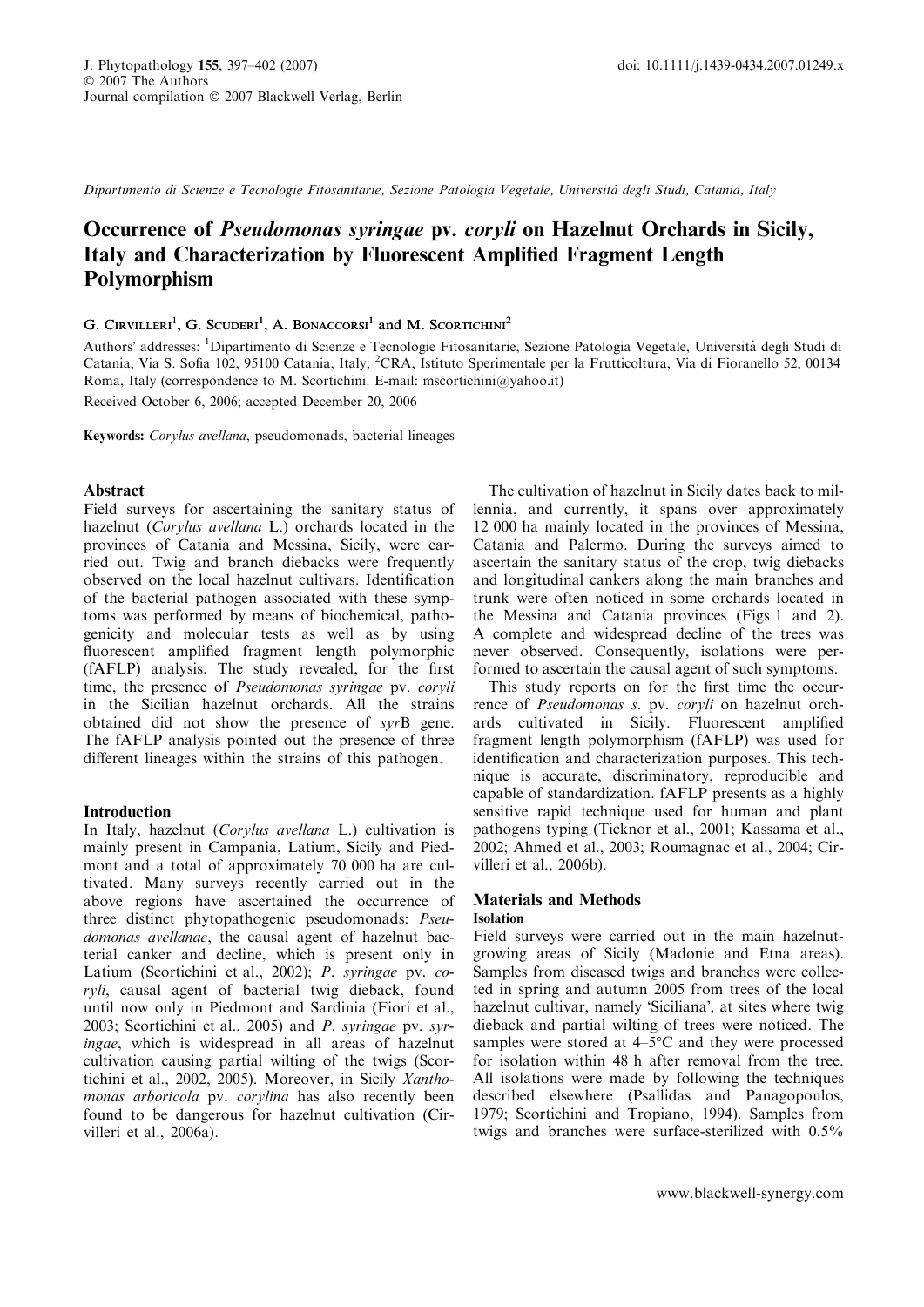

Fig. 1 Longitudinal canker and twig diebacks on hazelnut (Corylus avellana L.) cv. 'Siciliana' trunk caused by Pseudomonas syringae pv. coryli in Sicily (southern Italy)



Fig. 2 Extensive necrosis of woody tissue along the trunk of hazelnut (Corylus avellana L.) cv. 'Siciliana'. Pseudomonas syringae pv. coryli was isolated from margin lesions

sodium hypochloride, rinsed with sterile distilled water (SDW) and the epidermis of a twig or branch was aseptically removed. Small pieces of tissue taken from the margin of the necrotic lesions were crushed in SDW and aliquots of 0.1 ml were plated on KB medium (King et al., 1954) and nutrient sucrose agar (NSA; Lelliott and Stead, 1987). The plates were incu-

bated at  $25-27$ °C for 2-4 days. Single colonies were further purified on nutrient agar (NA). All isolates were maintained at  $-20^{\circ}$ C and subcultured on KB or NA as needed. Some representative strains of phytopathogenic pseudomonads used for comparison purposes are also reported in Table 1.

# Biochemical and pathogenicity tests

Fluorescent colonies were purified on NA prior to identification, and the following biochemical tests were performed according to the procedures described by Lelliott and Stead (1987): levan production, presence of oxidase, soft rot activity on potato slices, presence of arginine dehydrolase, hypersensitivity reaction in tobacco leaves (LOPAT tests), metabolism of glucose, presence of tyrosinase, hydrolysis of aesculin and arbutin, gelatine liquefaction. In addition, the isolates belonging to LOPAT test group Ia, were evaluated for pathogenicity on lemon fruits and hazelnut, pear and lilac plants. With 24-h-old cultures grown on NA, suspensions in sterile saline (0.85% of NaCl in distilled water), photometrically adjusted to  $1-2 \times 10^7$  cfu/ml, were prepared. Lemon (*Citrus lemon* L.) fruits were first surface-sterilized with sodium hypochlorite solution, then after rinsing with SDW, they were inoculated by puncturing the surface with a sterile needle and placing 10  $\mu$ l of the bacterial suspension onto the wound and evaluated for symptom appearance 7 days after inoculation. For each isolate, 10 sites of two fruits were inoculated. Lemon fruits inoculated with sterile saline in the same way were used as control. In addition, pot-grown plants of pear (Pyrus communis L.) and lilac (Syringa *vulgaris* L.) were inoculated with a 20  $\mu$ l drop of the bacterial suspension that was deposited on a fresh wound made on the midrib of the leaf. For each isolate, 10 different leaves were inoculated. Hazelnut cultivar 'Tonda Gentile Romana' pot-cultivated plants were inoculated in autumn (early October). Inoculations were performed by placing  $10 \mu l$  of bacterial suspension  $(1-2 \times 10^7 \text{ cftm/m})$  in the leaf scar immediately after the leaf removal. Three leaf scars per each isolate were inoculated. Control plants were wounded in the same way and treated with sterile saline. Symptom appearance (i.e. twig dieback) were checked in the following spring. Re-isolations were performed after symptoms appearance by using the techniques previously described.

#### Extraction of genomic DNA

Genomic DNAs of putative pathogenic fluorescent pseudomonads were extracted and purified using the DNA Purification Kit (Puregene, Gentra, Minneapolis, MN, USA), following the manufacturer's instructions. Each isolate was grown overnight in 5 ml of nutrient broth (NB; Oxoid CM1, Basingstoke, UK) at 27°C in a rotating incubator at 170 rpm. Cells were collected by centrifugation at  $2500 \times g$ , and washed twice with SDW. The extracted DNA was quantified by electrophoresis on 1% agarose gel in the presence of an appropriate marker (High DNA mass ladder; Invitro-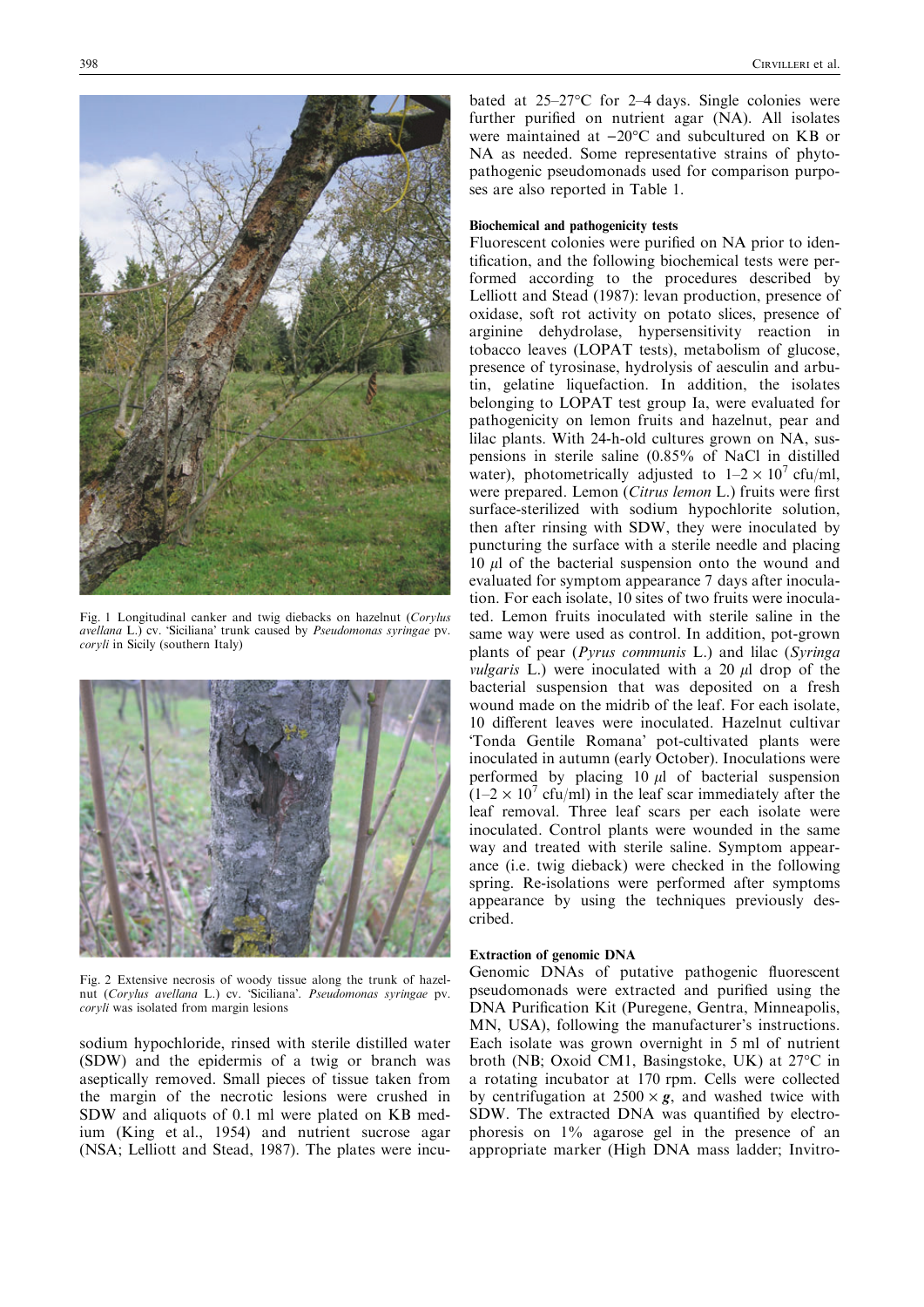#### Table 1

Strains of Pseudomonas spp. used in this study

| Species/pathovar                  | <b>Strains</b>                      | Host                       | Country of origin | Area of origin | Year of isolation |
|-----------------------------------|-------------------------------------|----------------------------|-------------------|----------------|-------------------|
| Pseudomonas syringae pv. coryli   | ISPaVe $592 =$<br>NCPPB $4273^T$    | Corylus avellana           | Italy             | Piedmont       | 1995              |
| Pseudomonas syringae pv. coryli   | ISPaVe 593                          | Corylus avellana           | Italy             | Piedmont       | 1995              |
| Pseudomonas syringae pv. corvli   | DPP <sub>48</sub>                   | Corvlus avellana           | Italy             | Sardinia       | 1999              |
| Pseudomonas syringae pv. coryli   | <b>PVCT Sa27</b>                    | Corylus avellana           | Italy             | Sicily         | 2005              |
| Pseudomonas syringae pv. coryli   | <b>PVCT Sa28</b>                    | Corvlus avellana           | Italy             | Sicily         | 2005              |
| Pseudomonas syringae pv. coryli   | <b>PVCT Sa30</b>                    | Corvlus avellana           | Italy             | Sicily         | 2005              |
| Pseudomonas syringae pv. coryli   | <b>PVCT Sa51</b>                    | Corylus avellana           | Italy             | Sicily         | 2005              |
| Pseudomonas syringae pv. coryli   | <b>PVCT Sa52</b>                    | Corylus avellana           | Italy             | Sicily         | 2005              |
| Pseudomonas syringae pv. coryli   | <b>PVCT Sa53</b>                    | Corvlus avellana           | Italy             | Sicily         | 2005              |
| Pseudomonas syringae pv. coryli   | <b>PVCT 7NOC</b>                    | Corylus avellana           | Italy             | Sicily         | 2005              |
| Pseudomonas syringae pv. coryli   | <b>PVCT 38NOC</b>                   | Corylus avellana           | Italy             | Sicily         | 2005              |
| Pseudomonas syringae pv. coryli   | <b>PVCT 44NOC</b>                   | Corylus avellana           | Italy             | Sicily         | 2005              |
| Pseudomonas avellanae             | ISPaVe 011                          | Corvlus avellana           | Italy             | Latium         | 1991              |
| Pseudomonas syringae pv. syringae | <b>PVCT 335.2</b>                   | Citrus sinensis            | Italy             | Sicily         | 2000              |
| Pseudomonas syringae pv. syringae | ISF 243                             | Citrus reticulata          | Italy             | Latium         | 1996              |
| Pseudomonas syringae pv. syringae | ISF $293 = B359$                    | Setaria italica            | Australia         | NK             |                   |
| Pseudomonas syringae pv. syringae | ISPaVe $015 =$<br><b>NCPPB 3869</b> | Laurus nobilis             | Italy             | Umbria         | 1992              |
| Pseudomonas syringae pv. syringae | <b>ISF 282</b>                      | Castanea sativa            | Italy             | Umbria         | 1996              |
| Pseudomonas syringae pv. syringae | <b>ISF 355</b>                      | Hordeum vulgare            | Italy             | Latium         | 1996              |
| Pseudomonas syringae pv. syringae | <b>HRI 1480A</b>                    | Pisum sativum              | <b>UK</b>         | NK             |                   |
| Pseudomonas syringae pv. syringae | <b>ISF 357</b>                      | Hordeum                    | Italy             | Latium         | 1996              |
| Pseudomonas syringae pv. syringae | <b>ISF 300</b>                      | Triticum aestivum          | Italy             | Latium         |                   |
| Pseudomonas syringae pv. syringae | PVCT 23P                            | Pyrus communis             | Italy             | Sicily         | 1998              |
| Pseudomonas syringae pv. syringae | <b>PVCT 26P</b>                     | Pyrus communis             | Italy             | Sicily         | 1998              |
| Pseudomonas syringae pv. syringae | PVCT 1.3S                           | Strelitzia reginae         | Italy             | Sicily         | 2000              |
| Pseudomonas syringae pv. syringae | <b>ISF 288</b>                      | Pyrus communis             | Italy             | Latium         | 1996              |
| Pseudomonas syringae pv. syringae | <b>ISF 281</b>                      | Pyrus communis             | Italy             | Latium         | 1996              |
| Pseudomonas syringae pv. syringae | PVCT <sub>40</sub>                  | Cynara scolymus            | Italy             | Sicily         | 1992              |
| Pseudomonas syringae pv. syringae | <b>PVCT 169</b>                     | Cynara scolymus            | Italy             | Sicily         | 1992              |
| Pseudomonas syringae pv. syringae | AID 33                              | $Fragaria \times ananassa$ | Italy             | Sicily         | 1988              |
| Pseudomonas syringae pv. syringae | <b>AID 76</b>                       | $Fragaria \times ananassa$ | Italy             | Sicily         | 1988              |

ISPaVe: CRA, Istituto Sperimentale per la Patologia Vegetale, Roma, Italy; DPP, Plant Protection Department, University of Sassari, Italy; PVCT, Plant Pathology, University of Catania, Italy; ISF: CRA, Istituto Sperimentale per la Frutticoltura, Roma, Italy; HRI, Horticultural<br>Research Institute, Warwick, UK; AID, Agricultural Industrial Development, Catania,

gen-Life Technologies, Paisley, UK) and was used as a template for polymerase chain reaction (PCR) in both syrB and fAFLP analysis.

#### Presence of syrB gene

The presence of the syrB gene was assessed for all isolates by using the procedures described by Sorensen et al. (1998). Primers B1 (5¢-CTTTCCGTGGTCTT-GATGAGG-3') and B2 (5'-TCGATTTTGCCGT-GATGAGTC-3<sup>\*</sup>) were synthesized by Eurogentec (Seraing, Belgium).

#### Fluorescent AFLP analysis

DNA template preparation using restriction enzymes EcoRI and MseI (Invitrogen-Life Technologies) and adaptors ligation were carried out as reported by Vos et al. (1995). Briefly, bacterial genomic DNA (250 ng) from each isolate was digested with 10 U of both EcoRI and MseI in 10X reaction buffer for 4 h at 37 $\degree$ C, in a final restriction volume of 25  $\mu$ l. Restriction enzymes were heat-inactivated at 75°C for 15 min. In the same reaction mixture,  $5 \mu l$  of EcoRI and MseI adaptors (EcoRI forward: 5'-CTCGTAGACTGCG-TACC-3', EcoRI reverse: 5'-AATTGGTACGCAGTC-

TAC-3', MseI forward: 5'-GACGATGAGTCCTGA-G-3<sup>'</sup>, *MseI* reverse: 5'-TACTCAGGACTCAT-3') were added at final concentrations of 2 and 20  $\mu$ M, respectively, and ligated for  $2 h$  at  $20^{\circ}$ C using  $2 U$  of T4 DNA ligase in a 5X ligase buffer. The final ligation mixture volume was 50  $\mu$ l. The PCR mixtures (50  $\mu$ l) consisted of 5  $\mu$ l of ligated DNA (dilution 1 : 20 with distilled water), 1  $\mu$ l of 5  $\mu$ m MseI-primer (5'-GAT-GAGTCCTGAGTAAC-3'), 1  $\mu$ l of 5  $\mu$ m EcoRI-primer (5'-GACTGCGTACCAATTCA-3') labelled at 5'-end with cy5 fluorophore,  $1 \mu$ l of 10 mm each deoxynucleoside triphosphates (dNTPs), and 5 U of Taq polymerase. T4 DNA ligase, dNTPs and Taq polymerase were from Invitrogen-Life Technologies and all primers and oligos were from MWG Biotech, Inc. (High Point, NC, USA).

All PCRs were performed in a DNA thermal cycler (GeneAmp PCR system 9600; Perkin Elmer, Norwalk, CT, USA) following a previously described protocol (Kassama et al., 2002) with some modifications: 60 s at 94 °C, 30 s at  $65$ °C and 60 s at  $72$ °C for one cycle; a 12 cycles touch down PCR with annealing temperature reduced from 65°C by 0.7°C at each cycle; and 25 cycles of 30 s of denaturation at  $94^{\circ}$ C, 60 s of annealing at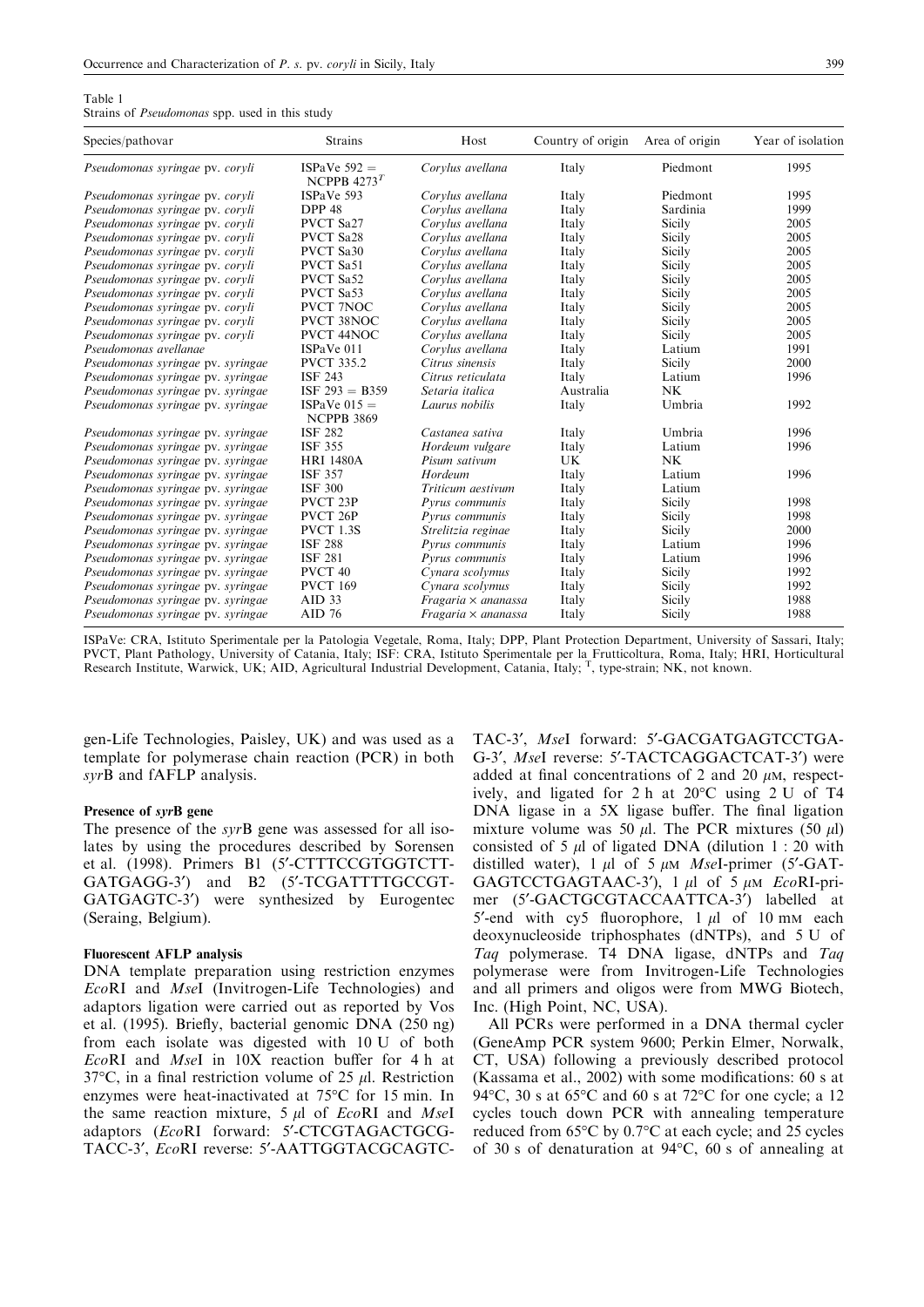$56^{\circ}$ C, and 60 s of extension at 72 $^{\circ}$ C. This 'touchdown' PCR protocol was used to minimize PCR artefacts.

## Analysis of fragments

The AFLP products were separated with a CEQ 8000 Genetic Analysis System automated DNA sequencer (Beckman & Coulter, Fullerton, CA, USA). A mixture containing 2  $\mu$  of PCR products, diluted to 1 : 20 with Sample Loading Solution (SLS; Beckman & Coulter),  $30 \mu l$  of SLS, 0.5  $\mu l$  of CEQ DNA Size Standard Kit-600 (used to normalize the profile) and one drop of mineral oil were loaded on a capillary electrophoresis system CEQ 8000. The set-up of the CEQ 8000 was done according to the manufacturer's instructions.

The data, displayed as peaks in electropherogram files, were analysed by using the CEQ 8000 analysis software. The fragment sizes were determined by comparison with the internal DNA Size Standard Kit, limiting analysis to fragments between 60 and 700 bp. Reproducibility of peaks in electropherograms was checked by repeating fAFLP reactions two times on three strains examined in this study. Electropherograms of all fAFLP profiles were visually inspected for polymorphisms, with the presence (1) or absence (0) of fragments from 60 to 700 bp scored in a binary matrix and stored in Microsoft Excel 2000.

## Cluster analysis

Cluster analysis was performed according to the unweighted pair-group method with average linkages (UPGMA) exporting the output files to phylip 3.6 software package (Felsenstein, 2004). Similarity coefficients were determined by using the Dice's coefficient (Dice, 1945). After cluster analysis by UPGMA, a dendrogram was constructed and the robustness of the tree was assessed by bootstrap analysis (1000 repeated samplings; Felsenstein, 1985).

# **Results**

# Isolation, biochemical and pathogenicity tests

After 48 h of incubation, different colony types appeared. Fluorescent colonies grown on KB and levan-positive colonies on NSA, were purified by streaking on NA. On NA, after 48 h of growth, the colonies appeared creamy white and flat, with irregular margins, of about 2 mm in diameter. LOPAT tests were as follows: levan–positive, oxidase–negative, potato soft rot–negative, arginine dehydrolase–negative, tobacco hypersensitivity-positive (group Ia). In addition, the isolates possess an oxidative metabolism, hydrolysed arbutin and aesculin and did not liquefy gelatine.

All the isolates induced the wilting of hazelnut twigs, whereas no visible symptom was observed on lemon fruits and on lilac and pear leaves. No symptoms were observed in the control lemon fruits and plants. Re-isolations from symptomatic twigs yielded bacterial colonies on KB and NA that were identical to those used for the inoculations and belong to LO-PAT group Ia.

# Presence of syrB gene

PCR amplification with primers B1 and B2 gave rise to a 752 bp band in all P. s. pv. syringae strains analysed in this study, thus indicating that the syrB gene was present. In contrast, all P. s. pv. coryli strains failed to show amplification and hence they do not posses the syrB gene.

#### Fluorescent AFLP analysis

Fluorescent AFLP analysis with the selective primers  $MseI + C$  and  $EcoRI + A$  showed the presence of different fingerprints with a number of bands ranging from 31 to 52. The sizes of the amplified fragments ranged from 60 to 700 bp and peak heights indicate the relative fluorescence of the detected fragments; this height did not vary between replicate runs with identical DNAs. The dendrogram of 31 Pseudomonas spp. strains analysed by fAFLP shows four main lineages (A, B, C and D) when using a 75% similarity index as cut-off point (Fig. 3). A few strains shared a very similar genomic profiles (PVCT 23P, PVCT 26P), while almost all the other strains did not. Lineages A and B, the largest lineages, consist of 12 strains each. Lineage A includes the P. s. pv. coryli strains isolated from hazelnut orchards in Sicily as well as those obtained in Piedmont and Sardinia. The strains of this lineage are clearly separated from both P. avellanae and P. s. pv. syringae strains used for comparison. The lineage B includes P. s. pv. syringae strains isolated from different herbaceous and woody plant species. Lineage C consists of a four-isolate lineage with two P. s. pv. syringae strains isolated from Pyrus communis and two others from Cynara scolymu, respectively. Lineage D comprises two P. s. pv. syringae strains isolated from Fragaria  $\times$  ananassa. Finally, the unique P. avellanae strain (ISPaVe 011) clustered like an out-group. Bootstrap values depicted the robustness of lineages which is formed by fAFLP analysis. Lineages A and D had strong confidence at maximum of 93%, reflecting very close genetic background within constituents. Lineages B and C showed moderate consistency in clustering with 64% and 71%, respectively.

# **Discussion**

Based on the results obtained from biochemical and pathogenicity tests as well as from the analysis performed by using fAFLP, we conclude that the twig and branch diebacks observed in the hazelnut orchards of Sicily surveyed in the present study are caused by P. s. pv. coryli. This is the first report of this pathogen in this area.

This pathogen, similar to the Langhe (Piedmont) and Gennargentu (Sardinia) districts, the other Italian areas where this bacterium was previously reported, apparently did not incite the total wilting of the trees. Pseudomonas s. pv. coryli has also been recently reported on hazelnut in Germany (Poschenrieder et al., 2006) where it causes, similar to Italy, twig dieback and canker along the trunk and branches of hazelnut cultivars different from those cultivated in Sicily. These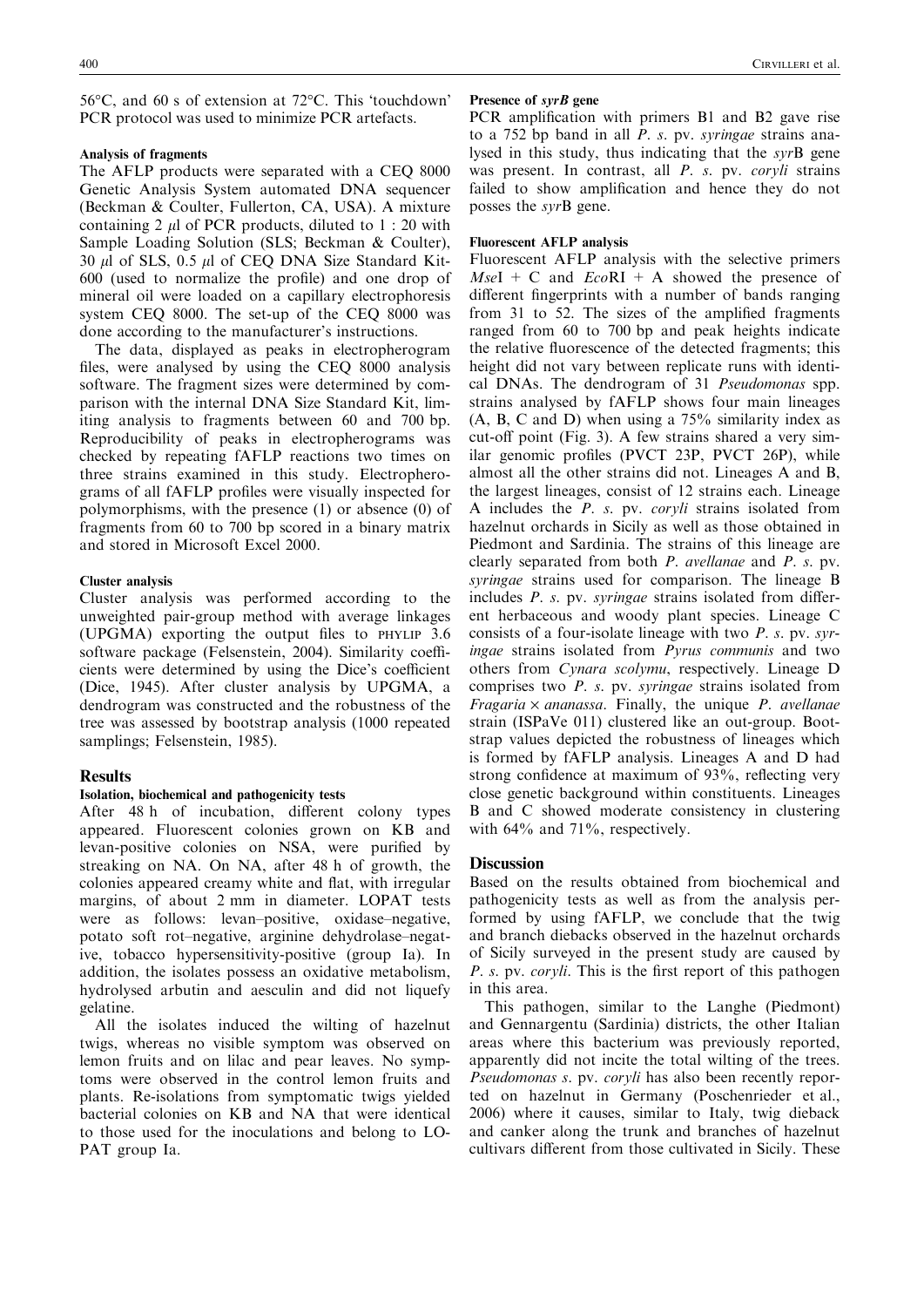

Fig. 3 Dendrogram of 31 Pseudomonas spp. strains analysed by fluorescent amplified fragment length polymorphic. Profiles in the range of 100-700 bp, were compared by numerical analysis using phylip 3.6 software. Similarity between fingerprints was calculated with unweighted pair-group method with average linkages and the robustness of the tree was assessed by bootstrap analysis (1000 repeated samplings)

findings would suggest that this pathogen might be spread in many areas of hazelnut cultivation of the world and that it can also incite symptoms to Tonda Gentile delle Langhe, the sole hazelnut cultivar from which it was previously isolated in Italy (Fiori et al., 2003; Scortichini et al., 2005).

Pseudomonas s. pv. syringae has been found associated with hazelnut twig wilting in another area of hazelnut cultivation in Sicily, namely the province of Palermo (Scortichini et al., 2002). Further studies would seem worthwhile to ascertain if these two phytopathogenic pseudomonads can infect hazelnut trees in the same areas.

Fluorescent AFLP analysis confirmed its highly discriminative resolution. In fact, all the P. s. pv. coryli strains, including those isolated from Piedmont and Sardinia clustered separately from the other Pseudomonas spp. tested. Moreover, this technique revealed that, probably, there are different lineages of this pathogen. In fact, the P. s. pv. coryli strains isolated from the province of Catania (PVCT Sa), clustered separately from the ones obtained from the province

of Messina (PVCT NOC). In addition, the P. s. pv. coryli representative strains previously isolated in Piedmont and Sardinia and used for comparative purposes, grouped in another lineage. Whether the different lineages represent a differentiated adaptation of the pathogen to diverse environments would deserve further studies.

Finally, like *P. s.* pv. *coryli*, strains of *P. s.* pv. *syrin*gae tested in the present study also appeared structured in different lineages. This would seem coherent with the occurrence of different populations subjected to varying environmental selection. fAFLP analysis made it possible to identify and characterize strains isolated from the same host, and to distinguish between groups of strains isolated from different hosts.

#### References

Ahmed N, Caviedes L, Alam M, Rao KR, Sangal V, Sheen P, Gilman RH, Hasnain SE. (2003) Distinctiveness of Mycobacterium tuberculosis genotypes from human immunodeficiency virus type 1-seropositive and seronegative patients in Lima, Peru. J Clin Microbiol 41:1712–1716.